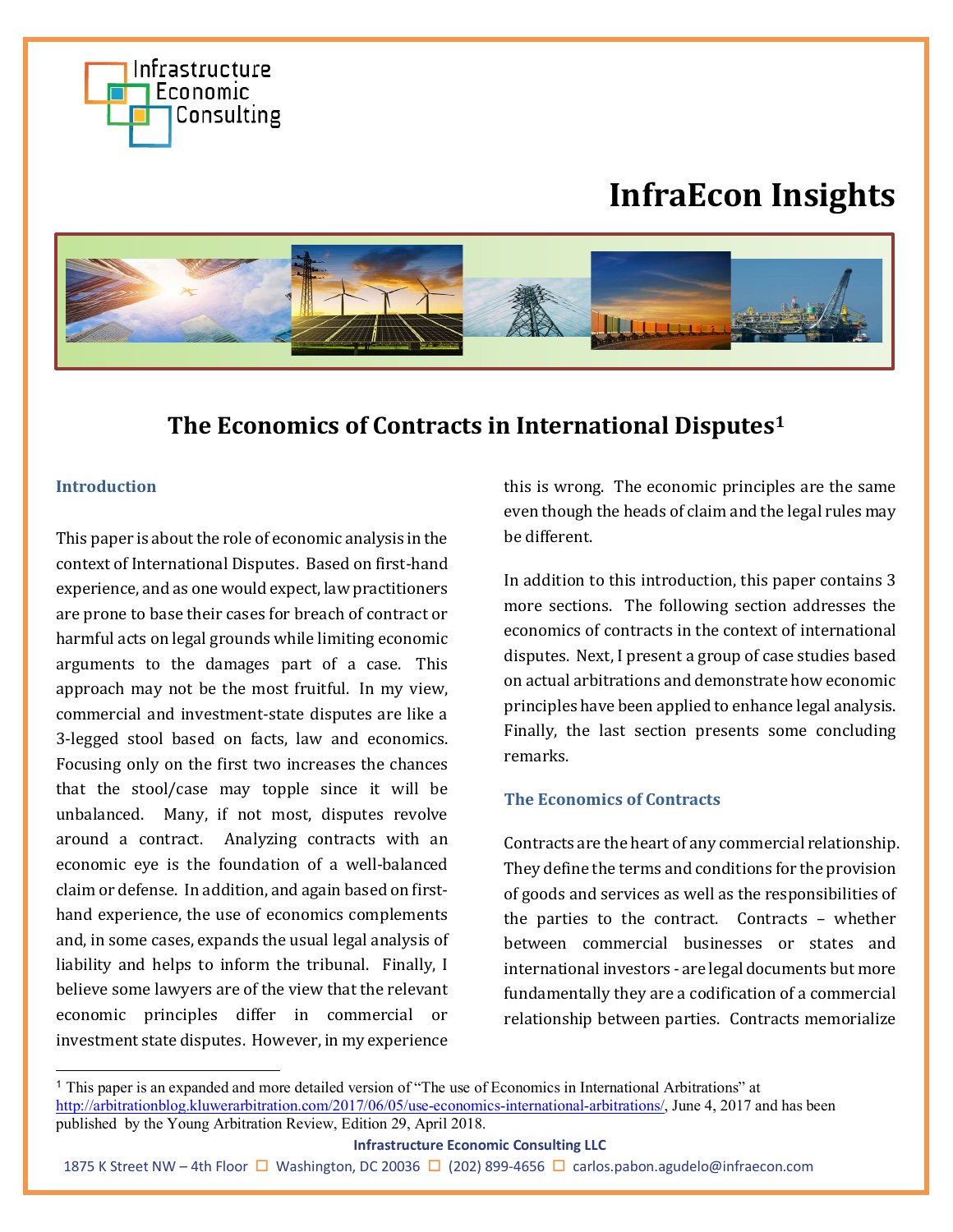in (hopefully) proper legal form the economic and financial arrangements that the parties involved have agreed upon to undertake a business venture. But, as I discuss next, economic principles underpin the commercial relationships and so, contracts are economic documents.

For market economies to work and do so efficiently they need to able to contract reliably. That means that contracts need to be enforceable and be stable, i.e., they are subject to the rule of law [2.](#page-1-0) Economic agents (States and enterprises) must be able to rely on these principles otherwise the basic framework for successful market economies will not develop effectively. Since States and investors compete for limited financial resources and the success of their enterprises depend upon their ability to attract capital and attract it in a financially feasible manner, the reliability of contracts become a paramount building block of any commercial relationship.

Contract-based economies display three key factors. First, contracts need to be sacrosanct in the legal and commercial systems in order for these systems to be economically efficient. This means that absent clearly defined conditions parties will abide by the terms and conditions as agreed in the contract. Under this principle, changes or modifications to the contract should only take place according to the terms of the contract or under the exceptional conditions, e.g., contract infeasibilit[y3](#page-1-1). By the same token, if one party wishes to alter the economics of a deal then the agreement must be modified to maintain the economic balance originally agreed to in the contract. The basic idea is that "a deal is a deal" for both parties and that "deal" is captured in the respective rights and obligations spelled out in the original contract.

<span id="page-1-0"></span><sup>2</sup> This is what is known in the literature as the "economic legality." See "Legality and Market Reform in Soviet-Type Economies" John M. Litwack, Journal of Economic Perspective, vol 5, Number 4 – Fall 1991 – pages 77-89.

In the context of international arbitrations, as I will attempt to show in the next section, it is my opinion that the decision of a tribunal that effectively interprets a contract in a way that differs from that of one or both parties risk changing the commercial balance of the underlying agreement. Such a decision needs to balance the economic benefits of the sanctity of contracts that may be lost due to the tribunals changing the contract absent the conditions for contract reform. The decision also needs to be sensitive to the risk of changing the economic balance between the parties. Such decision could undermine that balance to the detriment of one party.

Second, as just described, contracts are an economically efficient way to allocate a given set of risks, rewards and obligations between the parties. This is because each party presumptively accepts the risks that it is best suited to bear typically reflected in a set of mutual obligations. Similarly, each party agrees on the expected rewards under the contract that compensates for the risks and obligations accepted. This is an efficient outcome from an economic perspective. If that balance is upset, either because one of the parties sees an opportunity to maximize its gain or there is an event that disrupts the anticipated gain for one or both parties, then economic efficiency is at risk[4.](#page-1-2)

Third, one needs to understand that reliable contracts are crucial instruments that facilitate large and longlived projects. While relevant in all economic segments, this is particular important in the infrastructure sector where once an investment is committed, the investor accepts the risk of a substantial, long term and immobile investment and the other party for the reliability of the investors and

#### **Infrastructure Economic Consulting LLC**

<span id="page-1-2"></span><span id="page-1-1"></span><sup>&</sup>lt;sup>3</sup> A contract becomes infeasible when it is economically impossible to fulfill. Judge Posner for instance uses words like "extreme hardship" to characterize such a situation. See,

<sup>&</sup>quot;Impossibility and Related Doctrines in Contract Law: An Economic Analysis", Richard Posner and Andrew Rosenfield, Vol. 6, Journal of Legal Studies 83-118, 1977, (Posner).

<sup>4</sup> Posner addressed this point by noting that if that allocation was not the most efficient, parties would reallocate those risks and rewards until a balance is reached. See Posner, p. 98.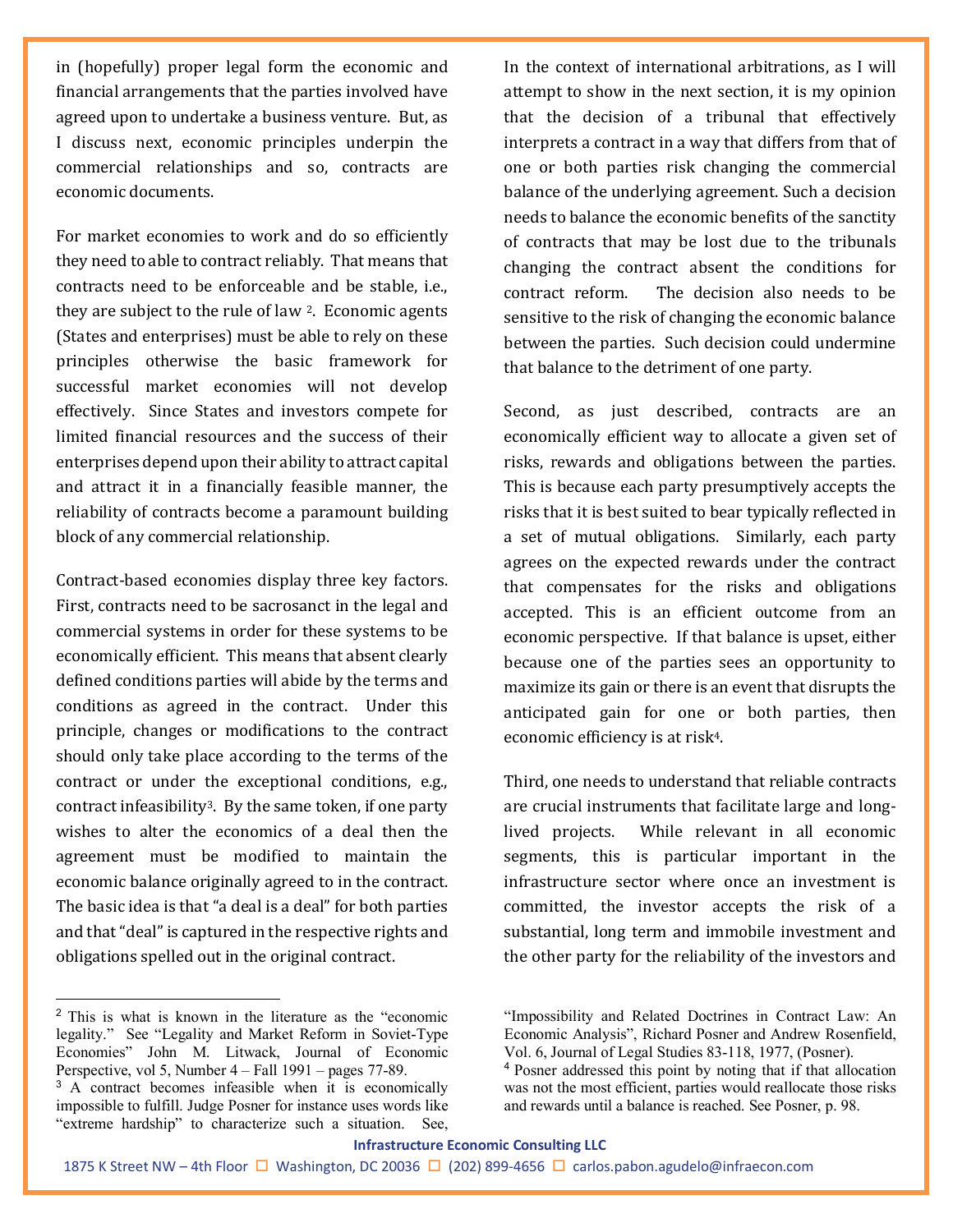the contracted service. Without reliable contracts, hydro plants, pipelines or roads could not be developed in market economies because there would not be an enforceable contractual relationship to rely upon demanded by investors to funds such projects.

Therefore, since economic principles underlie the contracting structure in either a basic agreement or any further modifications to a contract, economics principles must be used to interpret and understand contracts [5](#page-2-0). Such economic analysis must reflect the commercial and economic objectives and expectations of the parties when the contract was signed.

In the context of international disputes, this requires an analysis to see if an attempt to alter the economics of a contract by one party (because of alleged contract breach or infeasibility for instance) is inconsistent with the initial commercial and economic principles explicitly or effectively agreed to by the parties. In addition, it requires analyzing whether the balance of risks and rewards inherent in the contract has been maintained or has been altered, and the economic repercussions of any possible modification by the arbitrators[6.](#page-2-0)

So, analyzing investment or commercial contracts from an economic perspective is a fundamental input in international arbitration settings not only for damages determination purposes but also to understand and assess the principles surrounding a commercial relationship. By using economics as a tool, practitioners can formulate a well-structured case from the beginning; not limiting themselves to the breach of legal clauses but more importantly assessing the state of a commercial relationship and how it has

<span id="page-2-1"></span><span id="page-2-0"></span><sup>5</sup> Professor Joskow is an important scholar on the economics of contracts amongst other topics. He analyzes the concept of commercial impossibility as well in great detail and how courts have dealt with this issue from an economic perspective. See "Commercial Impossibility, the Uranium Market and the Westinghouse Case", Paul L. Joskow, Vol. 6, Journal of Legal Studies, p 119-176, 1977 (Joskow).

been affected by an event or how it might be altered by a proposed award.

The following section presents some case studies that illustrate how an economic reading of contracts in the context of international arbitrations complements and supports the legal analysis and informs tribunals<sup>[7](#page-2-1)</sup>.

#### **Case Studies**

#### **Contract Modification Request**

The first case study refers to a request for contract modification by an investor. Investor 's integrated gas/electricity project consisted of the monetization of natural gas reserves (and associated sub-products) by generating and transmitting the commodity to the country's electricity market. Investor argued that due to changes in market conditions of its commodity, the level of royalties agreed to by contract should be reduced. It also claimed that it was not treated fairly in comparison to other investors and that one of its integrated activates had been harmed due to paying high royalties.

The economic and commercial analysis of the case was based on the analysis of the claim as well as of the concession agreement between the investor and the granting authority. The analysis was divided in two parts: the qualitative and the quantitative part.

On the quantitative part, the economic analysis focused on the assessment of the royalty's adjustment clauses, the analysis of the gas and electricity market arguments, and on arguments raised on infeasibility. Regarding the assessment of the royalty's adjustment

#### **Infrastructure Economic Consulting LLC**

 $6$  If the balance of rights and obligations is altered by one party in its favor and the other is not adequately compensated, the economic efficiency of the contract is lost. If the former is awarded a favorable change but without an offsetting benefit to the latter, then it is a windfall.

 $<sup>7</sup>$  The author was a consulting expert in each of the case studies</sup> presented here.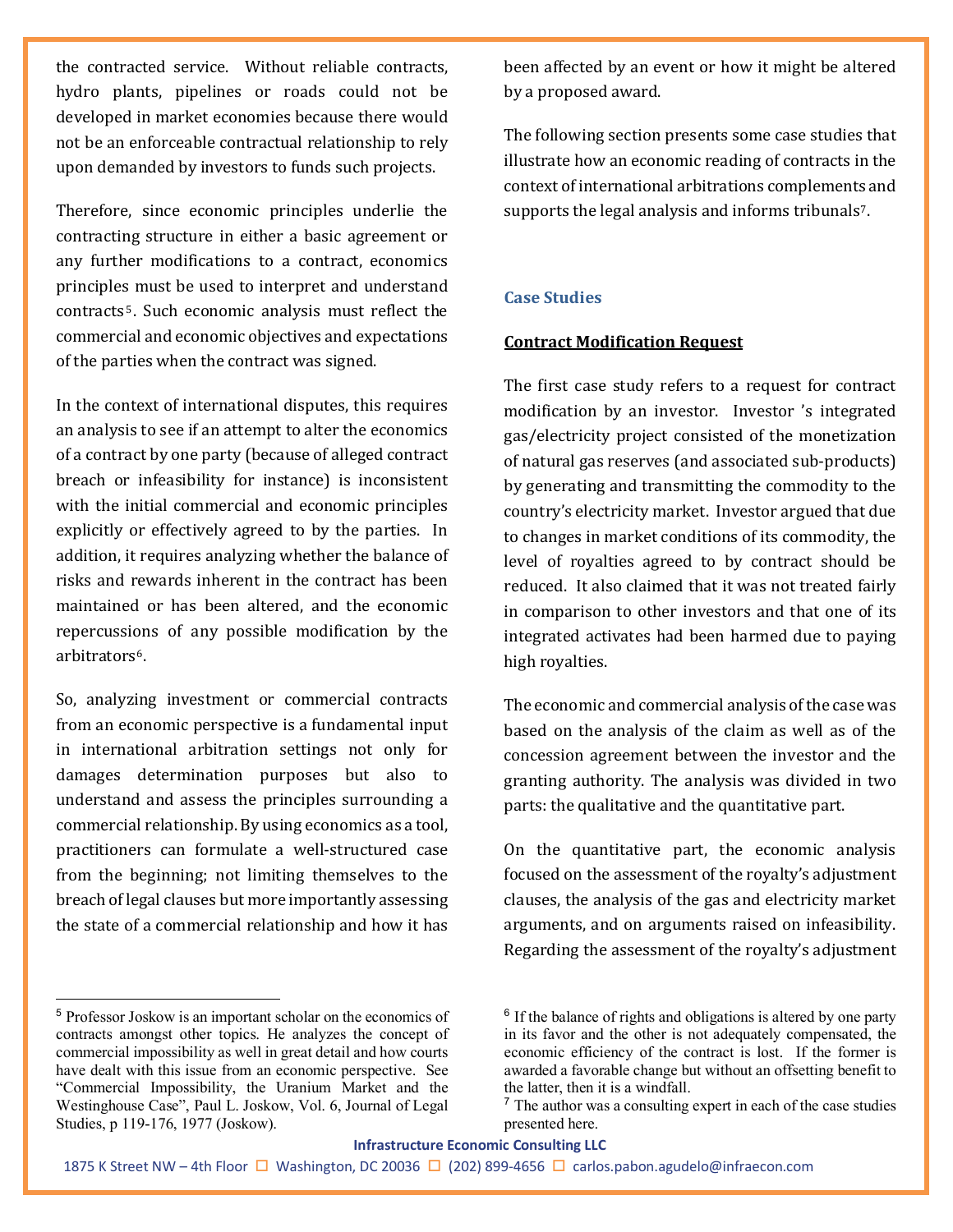clauses, the economic analysis showed that the investor had failed to link contract modification requests with the plain language terms agreed to in the contract. While the contract established adjustments to changes to the prices in a basket of predefined fuels, investor was asking for changes in prices of its own products. In addition, the analysis showed that the request for contract modification was focused on the wrong market. The investor developed arguments regarding the decoupling of the relationship between oil and natural gas and the development of local markets for natural gas as triggering factors for contract reform. In reality, a plain language reading of the contract terms showed that it only allowed for changes in the reference markets defined in the contract. Finally, the economic analysis also demonstrated that had the proposed changed been granted, it would have likely upended the balance of benefits and obligations initially agreed by the parties. Decreases in royalties were not accompanied by any benefits for the counterparty.

The investor also put forward arguments regarding the nature of natural gas and electricity market in the region. Economic analysis showed that arguments on the isolated nature of investor's reserves and the asserted competitiveness with other regional markets were unfounded because of the integrated nature of the project and the lack of available infrastructure that would link investor's projects with other markets. Furthermore, the investor put forward an "indirect competition" argument by noting that its generation business was not competitive because of the high royalties being paid. This argument failed as well because it ignored again the integrated nature of the project, the transfer price for the commodity set administratively by the project, and the fact that other segments of the business were producing profits.

Finally, the investor raised infeasibility arguments. Again, economic analysis showed the weakness of this argument because the investor did not prove that it had been financially at risk. As Judge Posner and Prof. Joskow have put it: "hardship is not enough" [8](#page-3-0) ... performance [must be] extremely burdensome."[9](#page-3-1)

From a quantitative perspective, the analysis revealed the fallacy of the investor' arguments that its lack of competitiveness in the electricity market was a result of the high royalty payments. By reviewing bidding costs in the electricity market, economic analysis showed that investor' commercial strategy was to bid with high margins in the local electricity spot market<sup>[10](#page-3-2)</sup>. Also, the fact that dividend payments were able to be made to the holding company by the other segments of the integrated project (generation and transmission) suggested that the investor was not placed in a disadvantageous position financially.

Essentially, the economic analysis showed that the claim had no valid basis and that any contract modification should only be based on the terms of the contract as agreed by both parties since there was no economic support for contract infeasibility. Granting the claimant's requested remedy would reform the contract even though there was no proof of contract infeasibility and contrary to the specific trigger mechanisms in the contract. This would ignore contract sanctity.

# **Power and Desalinization Plan**

The second case study is an international commercial arbitration that involved the purchase of a power and desalinization plant. The claim basically focused on a breach of warranties when the plant became nonoperational after the asset was acquired.

<span id="page-3-0"></span><sup>8</sup> See Posner, p. 86, fn 9.

<span id="page-3-1"></span><sup>&</sup>lt;sup>9</sup> See Joskow p. 160.

<span id="page-3-2"></span><sup>&</sup>lt;sup>10</sup> Though it is a valid commercial strategy, it is not a sound basis to claim financial harm. Marginal costs are determined by O&M costs plus fuel costs. Data showed investor' marginal costs were higher suggesting it had signed bilateral contracts to

deliver electricity at higher prices than those it could have obtained in the spot market and was using its market power to permit it to accept higher transfer prices for its commodity from its supply arm.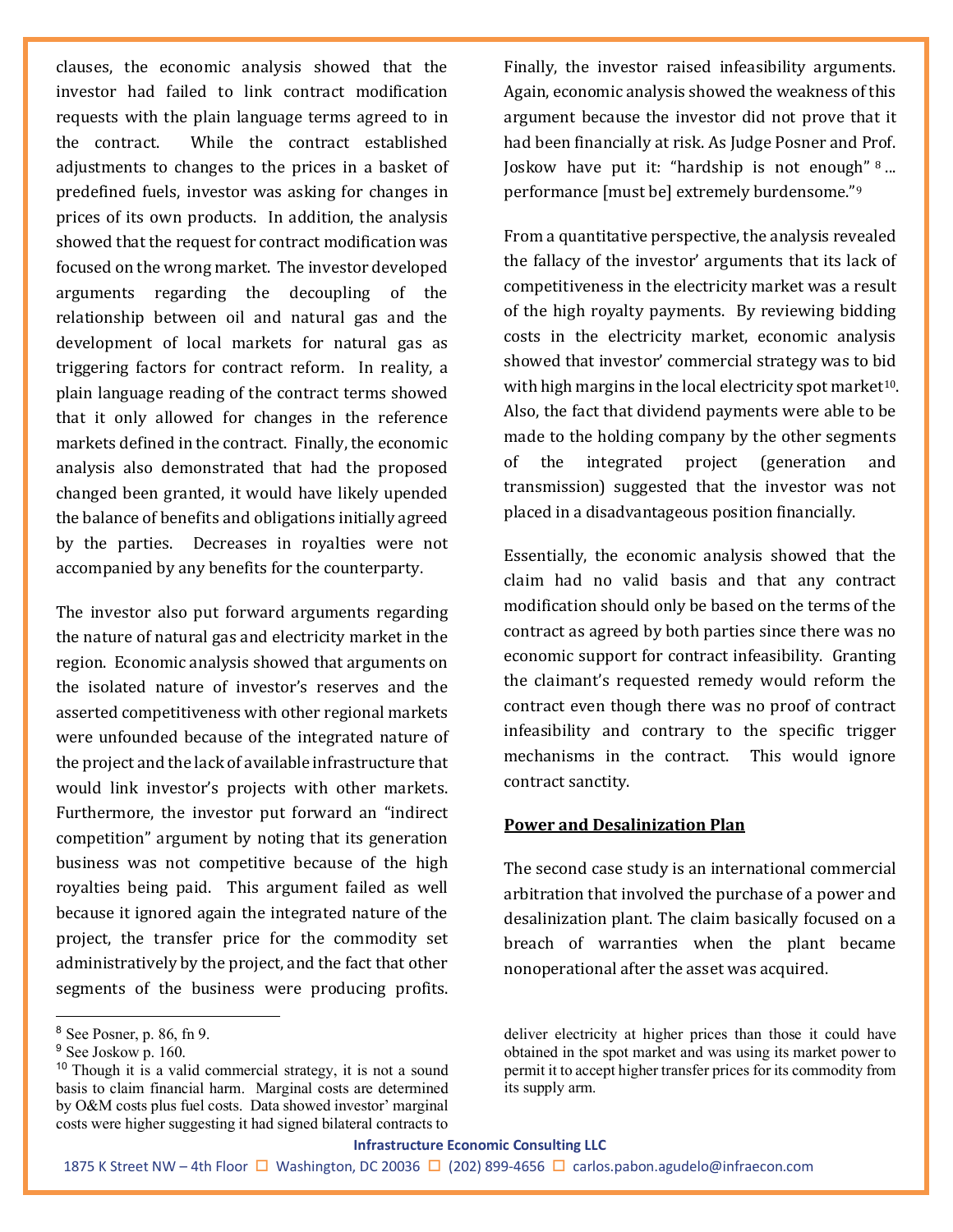The economic and commercial analysis of the claim was based on the reading of the contracts signed by the parties, the assessment of the financial information of the project, and the analysis of the contracts signed with third parties and electricity offtakers. The analysis showed basically two things: first, the need to compensate Claimant due to the breach of warranties by respondent, and second, the indirect effects of revenue lost due to the prolonged plant shutdowns.

Regarding compensation, an economic assessment of Claimants' historical and projected future financials was used to quantify the magnitude of the harm. With this purpose, two different methodologies to assess damages were applied: lost profits and direct costs. For the assessment of lost profits, the use of economic and financial principles and the commercial reading of the facts of the case allowed the development of real world and but-for-word scenarios to assess the financial implications of the plant's shutdown. Different alternative-scenarios were analyzed to value the damages caused by the nonoperational asset. For the direct cost analysis, a detailed review of expenditures was undertaken in order to determine the investments by Claimant up to the moment the claim was filed. Lost profits and direct costs were presented to the tribunal as a measure of harm.

Concerning the indirect effects of the plant shutdowns, the economic and financial analysis showed that the lack of operation of the plant had prevented Claimant's from complying with its commercial and financial obligations. Expected revenues for the sale of electric power and desalinized water were not realized compromising the financial health of the project as well as the anticipated project upgrades and normal maintenance operations. In addition, the inability to operate the asset impacted negatively the commercial relationship with 3rd parties and offtakers. Lack of revenues inhibited the project for making payment to vendors. Obligations to deliver power and desalinized water under power purchase

and water supply agreements could not be fulfilled. Claimant was not only suffering a reputational damage but also financial harm because of its inability to comply with obligations acquired under the assumption that the plant would be operational.

Essentially by using economic principles the tribunal was made aware of the economic and commercial implications that the breach of warranties had brought upon to the investors and the need for compensation for the harm caused.

## **Distribution Concessionaire**

The third case study refers to a presumed breach of contract in a South Asian electricity market. A State government gave a concession for the exploitation of an electricity distribution company to an international private investor. This was part of the power sector reform that the State implemented with the purpose of improving service provision, introducing efficiency to the sector, and bringing needed private investment to upgrade the physical and human capital of the money-losing enterprises, among others.

The heart of the complaint centered on the belief of the granting authority (the State) that a "financial comfort letter" committed the international investor to fund power costs owed to an energy supplier. The economic and commercial analysis of the case was based on the assessment of the claim, the concession agreement between the State and the private investor, and the application of economic utility regulation and market reform principles. The analysis showed three main issues: the weakness in the implementation of the power sector reform, the default of Claimant's obligations to the sector, and the unwarranted claim for financial damages.

Regarding the weakness in the implementation of the power sector reform, the economic analysis noted the misunderstanding and misapplication by government authorities of the fundamentals of the sector reform. As mentioned above, the power sector was in the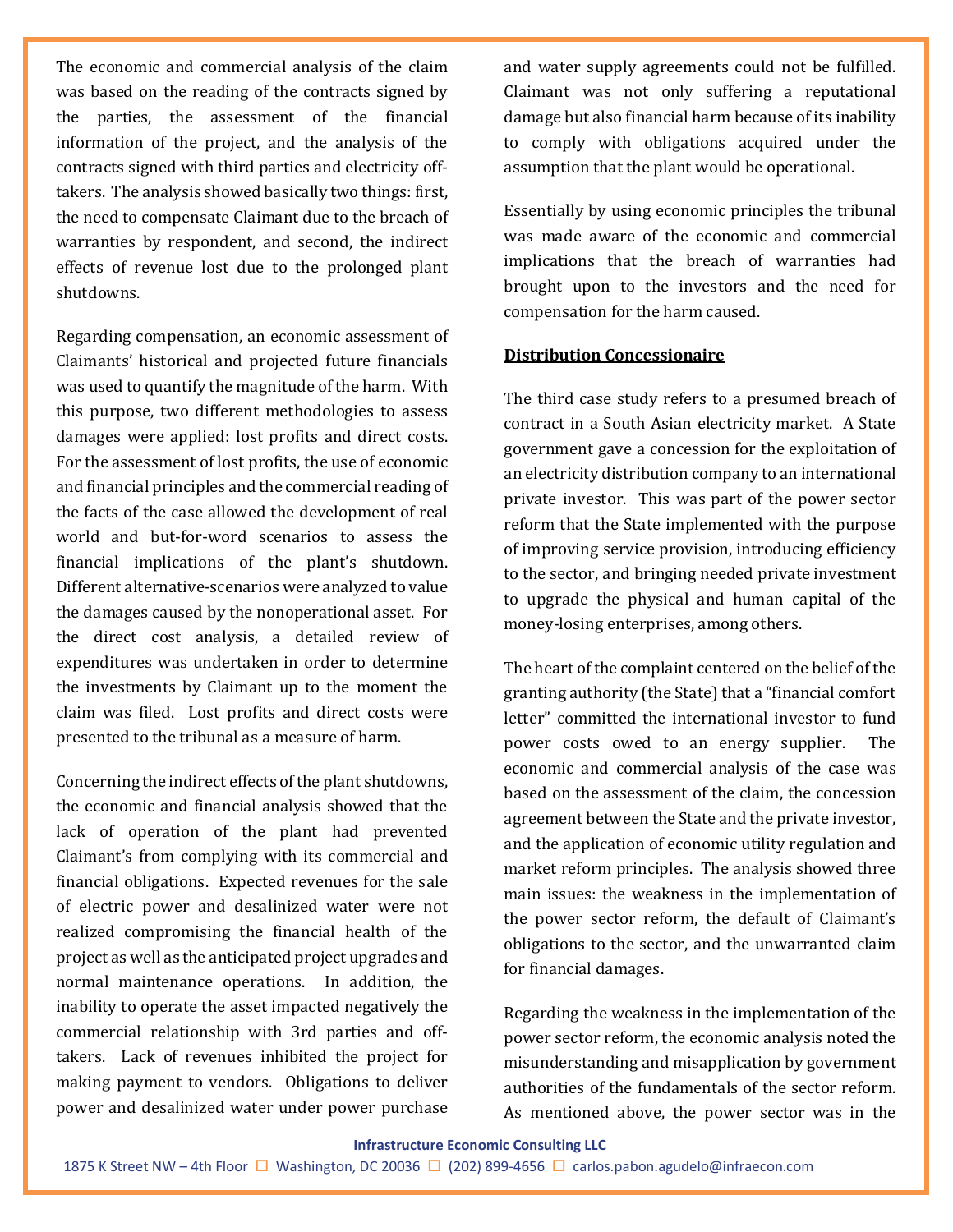process of being restructured with the goal of introducing economic efficiency to a sector characterized by dependency on public funding, huge electricity loses, low quality service, noncompensatory tariffs, outdated equipment and de minimums capital investment, amongst others. However, the state failed to realize that this model "necessarily relies on private investment, first to purchase the state-owned firms and then to upgrade the physical and human capital of the money-losing enterprises."[11](#page-5-0) And to attract the private investment utilities needed to meet their service obligations. This necessarily means the implementation of compensatory tariffs which allow the opportunity to earn adequate return on investment. This leads inexorably to "tariffs [that] must be capable of providing revenues that cover operation and maintenance costs including fuel, and that provide a return of and an adequate return on [the] investment."[12](#page-5-1) The State failed to do this and by doing so it jeopardized the "voluntary" participation of private investment which is key in any privatizationbased market reform.

Concerning the default of Claimant's responsibility to the power sector, the economic analysis also showed that the government and the regulatory agency failed to meet their institutional obligations. The former not only failed to provide compensatory tariffs but also to pay its own bills. In addition, the government was unsuccessful in using the state's police powers against electricity theft and intimidation against the concessionaire's employees which were common practices in this south Asian country. With regard to the regulator, another key piece of any restructuring effort, it also failed by denying collection enforcement and helping to structure power theft reduction

<span id="page-5-0"></span><sup>11</sup> See "Power Sector Reform – Experiences from the Road," Michael Rosenzweig, Sarah Voll and Carlos Pabon-Agudelo; Electricity Journal, (EJ) November 2004, page 18.  $12$  Op. cit.

<span id="page-5-2"></span><span id="page-5-1"></span><sup>13</sup> As many commentators have point out, "regulated utilities are expected to provide ''safe and adequate service at just and reasonable rates,'' and to achieve that goal, investors in the programs. The lack of inaction by these two entities made almost impossible the implementation of a sustainable restructuring effort.

Finally, a commercial analysis of the concession and the corporate structure of the concessionaire demonstrated the frailty of the claim that investor's "financial comfort letter" compelled it to cover power costs expenses with equity contributions. Therefore, no damages had been incurred.

In any commercial firm, operating costs are near-term expenses and are distinguishable from long-term investment expenses. Financial principles dictate that these costs be met with revenues of comparable tenors. Clearly, the latter are funded by investors in the form of debt and equity. And in a viable commercial venture, operating revenues must cover operating costs. So, asking an investor to fund operating costs from its own resources (i.e., equity contributions) because tariffs, which must cover operating and maintenance expense including fuel, were not at the appropriate level is financially nonsensical and also violates basic principles of utility regulation[13.](#page-5-2) In addition, it was commercial nonsense to believe that an investor had agreed to fund operating losses through equity contributions since it defeated the rationale for investor's corporate structure since the holding company had been structured to shield itself from such claims. In financial terms, the claim essentially would pierce the corporate veil.

Effectively, by using economic principles of corporate finance, utility regulation and market restructuring, it was demonstrated to the tribunal that the claim was baseless and that failure to comply with economic

#### **Infrastructure Economic Consulting LLC**

utility must be allowed the opportunity to earn a return that is sufficient ...and adequate ... to maintain and support its credit and enable it to raise money necessary for the proper discharge of its public duties." See EJ, p. 18, and Bluefield Waterworks & Improvement Co. v. Public Service Commission, 262 U.S. 679, at 692–695.